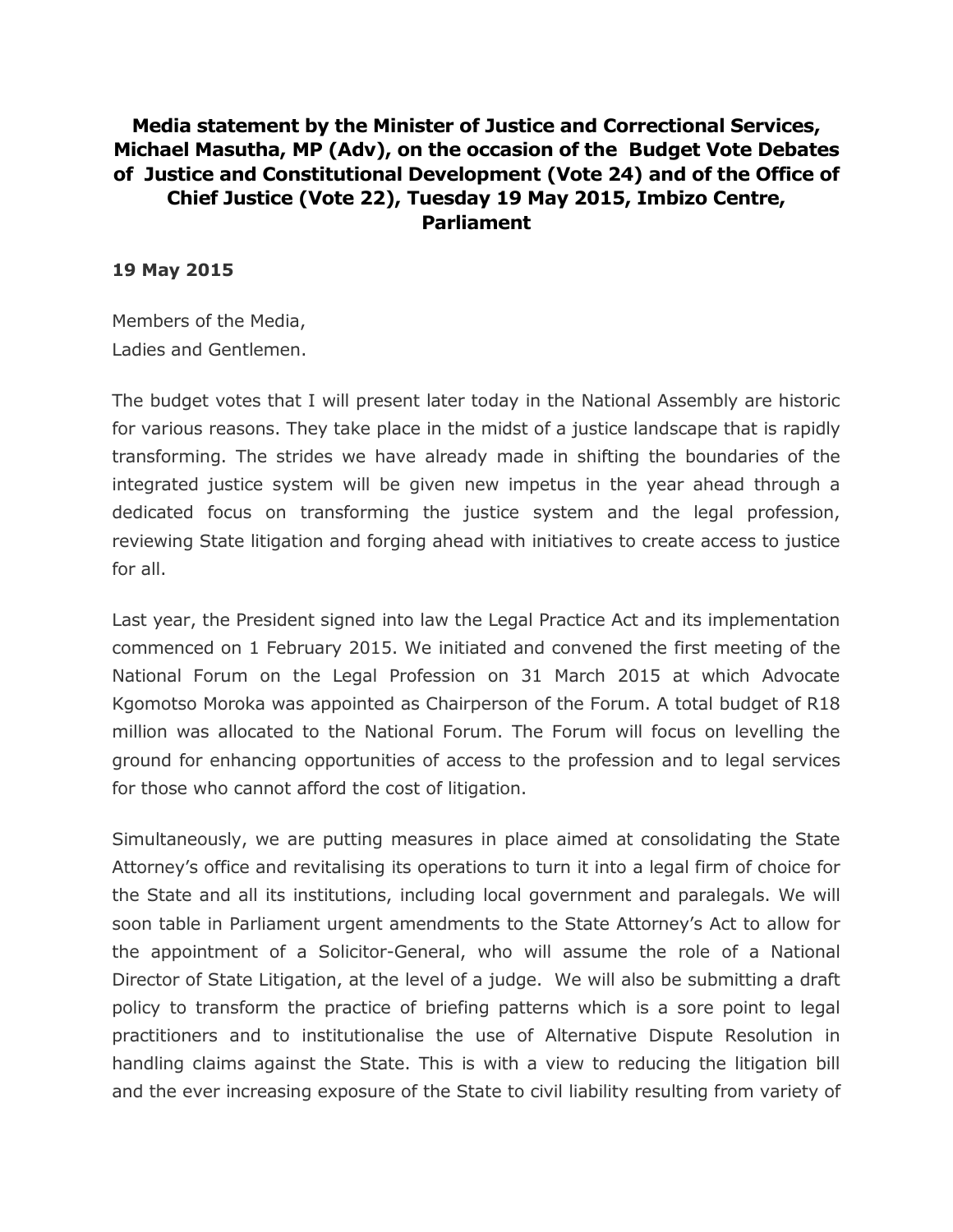causes including but not limited to administrative inefficiencies that occur in the provision of various government services.

Our efforts to transform the Sheriff's profession over the past 3 years are also starting to bear fruit. At the end of 2012 the Sheriffs Amendment Act was passed. Last year a new Pledge and Code of Conduct as well as new regulations for sheriffs were adopted. In March 2015, I appointed 11 members to serve on the newly constituted South African Board of Sheriffs. The board is broadly representative in respect of race, gender and geographical composition, comprising six male and five female members from various provinces in the country.

While the transformation process continues, we are also striving to ensure that we continue to do more effectively with the resources at our disposal. Together with other departments in the Justice Crime Prevention and Security Cluster (JCPS) we continue to build an integrated criminal justice system. The outcomes of these efforts are beginning to be visible in the work of our law enforcement agencies.

The National Prosecuting Authority continues to improve on its set performance target. During the 2014/2015 financial year, the NPA achieved 91% conviction rate in the High Courts, 76,6% in Regional Courts and 94,2% in the district courts. Conviction rates on sexual offences and complex commercial crimes stood at 69% and 94,3% respectively. A conviction rate of 95% was achieved in respect of cybercrime.

Our efforts to deal with corruption, which threatens to reverse the gains of our freedom, continue to yield positive results. Working together with the Anti-Corruption Task Team (ACTT), the Asset Forfeiture Unit (AFU) was able to recover assets valued at R1,717 million, which is deposited into the Criminal Assets Recovery Account (CARA).

Measures are being put in place to increase the capacity of the Special Investigating Unit and thereby reduce its turn-around times for investigations to less than 6 months from the date of a proclamation being granted.

Access to justice is the essential mandate of our existence. We aim to redress the imbalances of the past and ensure that more people have access to justice. A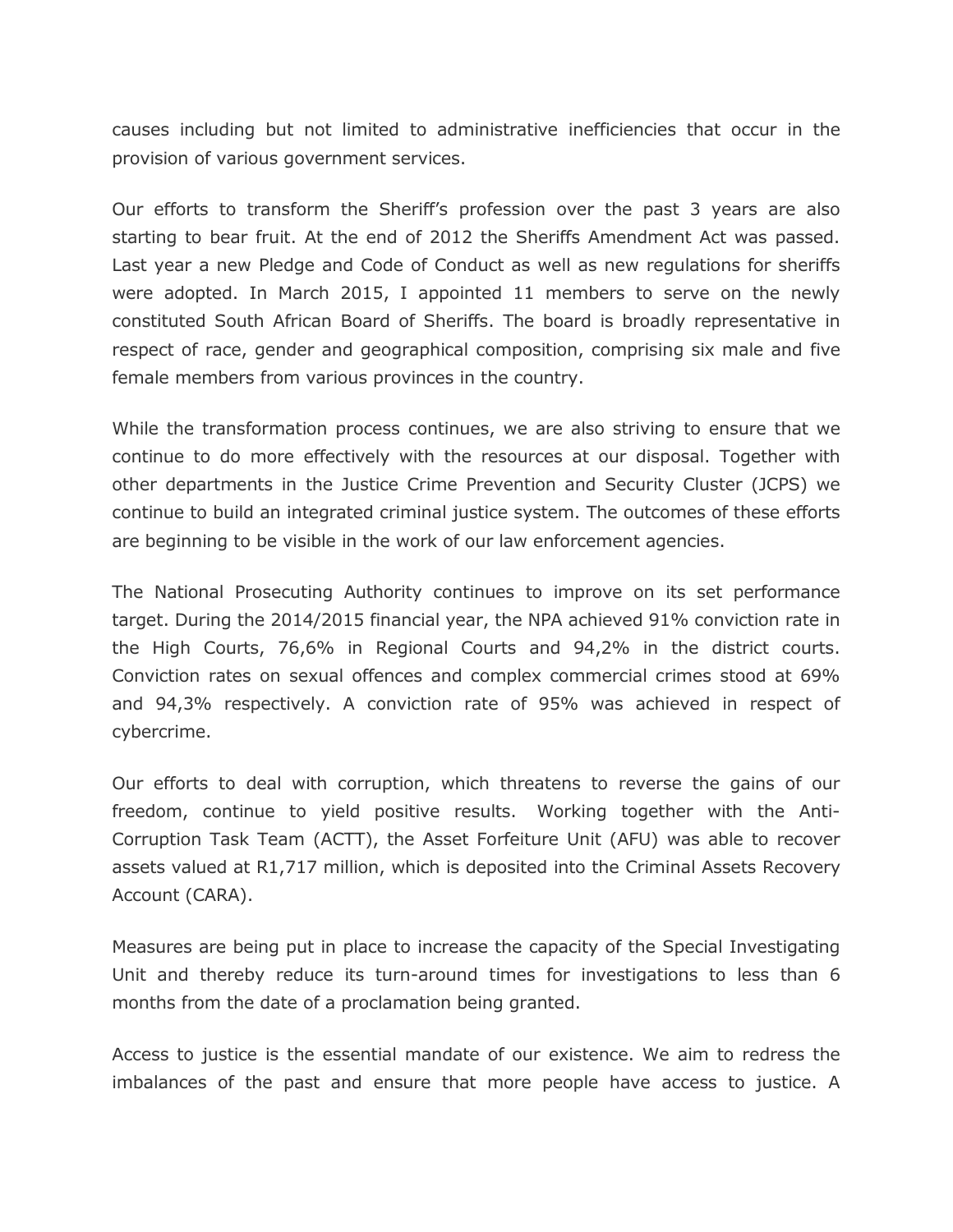number of initiatives are being implemented to ensure that we realise our constitutional obligation to broaden access to justice.

Access to justice entails bringing court services closer to the people. To address the situation of people having to travel long distances for justice services, the Department has embarked on a process of realigning magisterial districts with municipal boundaries so that communities can access justice services in areas where they live. The project was successfully implemented in Gauteng and the North West in December 2014 and will roll out to Limpopo and Mpumalanga later this year.

We continue to build courts in the outskirts of the towns and cities as well as in rural villages to expand justice services to previously marginalised communities. We hope to maintain the norm of building on average 2 new courts per year so that we can reduce the backlog of court infrastructure in many parts of the country. During 2015, we will proudly open the doors of the first High Court in Limpopo and a high court in Mpumalanga will follow.

We are also piloting the court-annexed mediation rules in selected courts in the Gauteng and North West provinces. There is great potential to increase access to justice through the use of mediation, and thereby avoid the exorbitant costs and time delays associated with litigation.

We also want to ensure that more languages are used in our courts as required by the Constitution and the Use of Official Languages Act. In this regard, we have published a policy that seeks to promote the use of indigenous languages in all our service points. A separate legislative framework is being finalised to promote the use of languages in court proceedings.

The department continues to improve the maintenance system to reduce long queues and to ensure that rightful beneficiaries receive their money in time and directly in their bank accounts. More maintenance beneficiaries are using the Electronic Fund Transfer (EFT) and receive their money directly in their bank accounts. In financial year 2014/15, a total of R1.97 billion was paid to maintenance beneficiaries through the EFT.

In addition, we have tabled the Maintenance Amendment Bill before Parliament to deal decisively with maintenance defaulters.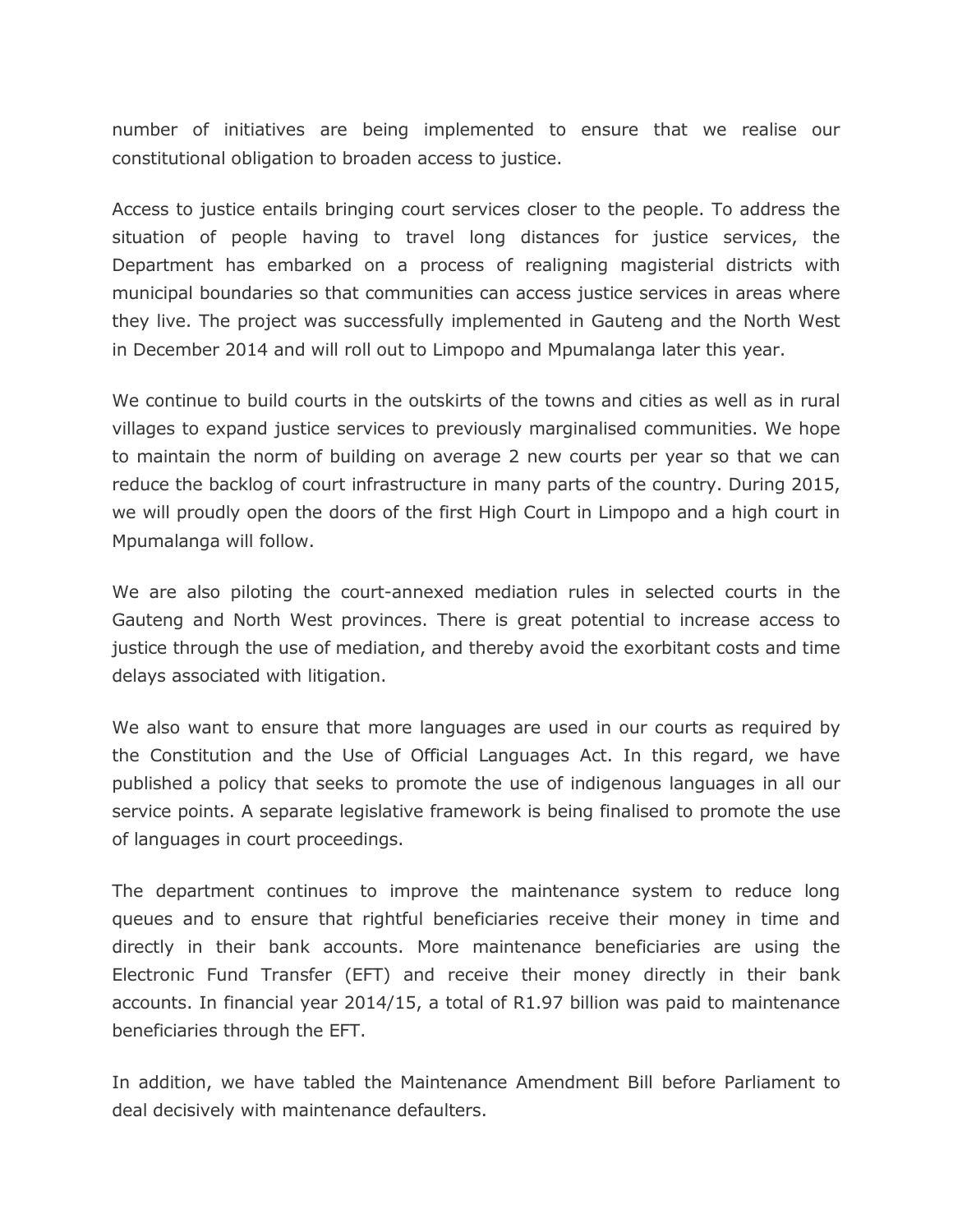We have also enhanced the management of our Guardian's Fund and improved our service particularly to orphans who are dependent on the proceeds of the Fund for their livelihood. In 2012/13, government made 37 000 payments totalling R1,006 billion to Guardian's Fund beneficiaries, the majority of whom are children. During 2013/14 this increased to 60 675 beneficiaries being serviced to the amount of R1.130 billion.

Small claims courts are an important vehicle through which people continue to access justice speedily and at no cost. We are pleased to report that the number of small claims courts increased from 68 in 2009 to 340 in 2014/2015. We are very close to achieving our target of 384 small claims courts – (one per magisterial district).

The department continues to implement the recommendations of the TRC. This year the President signed regulations for educational assistance, which will drastically improve the socio-economic condition of apartheid victims who were identified by the TRC. The process of identifying beneficiaries of the educational assistance programme is done and payments will be administered soon. We received 750 applications for educational assistance. Of the 750, 596 have been verified, 331 are for basic education and 256 are for higher education and training.

One of the national priorities flowing from the NDP is the need for youth employment. A youthful population gainfully employed contributes directly to the lessening of inequality in incomes and access to opportunity, thereby enhancing the prospects for social coherence and stability and reducing socially motivated crime.

For the current financial year, we have targeted an intake of 800 graduates into our internship programme, which is a 100% increase from the 400 interns we absorbed into various components of the Department last year. In addition the Department has targeted 100 employees and a further 100 unemployed persons into a Learnership Programme. Through these measures we are contributing to the Government's programme aimed at reducing unemployment amongst the youth.

In 2010 we initiated the process of appropriately positioning the Office of the Chief Justice as the head of the judiciary by tabling the Constitution Seventeenth Amendment Bill and the Superior Courts Bill. These Bills were subsequently enacted as law with effect from 23 August 2013.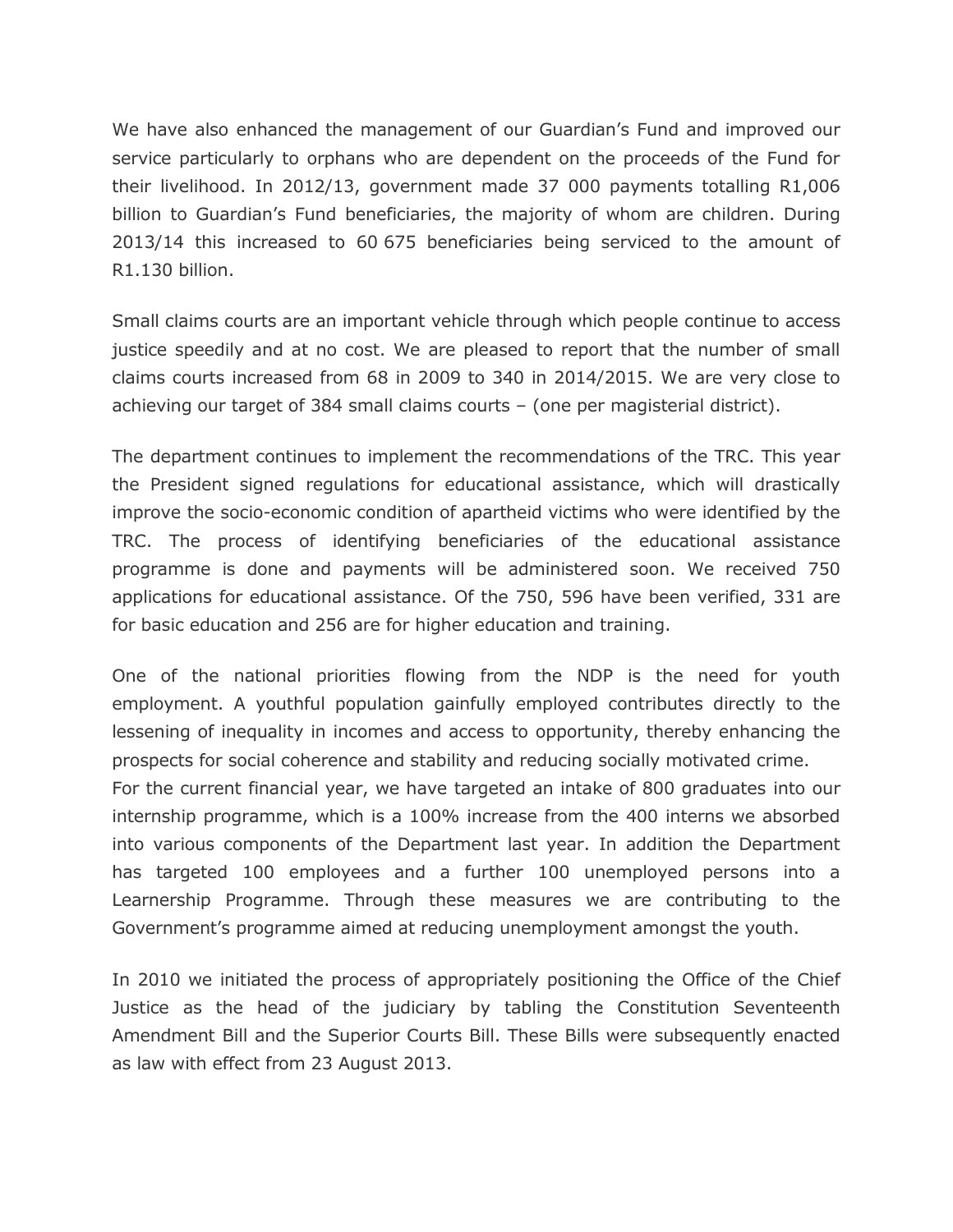Subsequent to their passing, these Acts led to the transfer of administrative functions and staff of the Superior Courts from the Department of Justice and Constitutional Development to the Office of the Chief Justice as from October 2014. This important precedent for our Constitutional democracy continues to gain strength and today, I will have the singular honour to present the historic first budget vote of the Office of the Chief Justice before Parliament.

Chapter 8 of the Constitution provides that the judicial authority of the Republic is vested in the courts. We have always maintained that as the Executive, we are guardians of our Constitutional democracy and are obliged to ensure that no person or organ of State interferes with the functioning of the courts. We are also expected to ensure that these organs of State, through legislative and other measures, support and protect the courts to ensure the independence, impartiality, dignity, accessibility and effectiveness of the courts as required by Section 165 (4) of the Constitution.

We have noted the anxiety, in particular amongst the Magistracy to have the administration pertaining to Magistrates' Courts transferred to the new OCJ. I need to remind all that the transfer of the administrative functions relating to the Superior Courts was facilitated through the Superior Courts Act. Similarly, legislative reforms are necessary to achieve the same purpose in relation to relation to the Magistrates' Courts. We have embarked on a process to develop a concept framework that will culminate in the enactment of an appropriate legislation to replace the outdated Magistrates Court Act of 1944. We are confident that the contemplated Lower Courts Act will take a much shorter time to complete as it will assume the broad framework adopted in the Superior Courts Act.

The establishment of the Office of the Chief Justice to provide administrative support to the Superior Courts provides an opportunity for the Department to focus primarily on policy and legislative reform that is necessary to accelerate change within the justice landscape with the primary objective of restoring public confidence in the justice system.

A total budget of R16,9 billion has been allocated to the Department for the 2015/16 financial year. Of this budget allocation R5,5 billion has been allocated to the Court